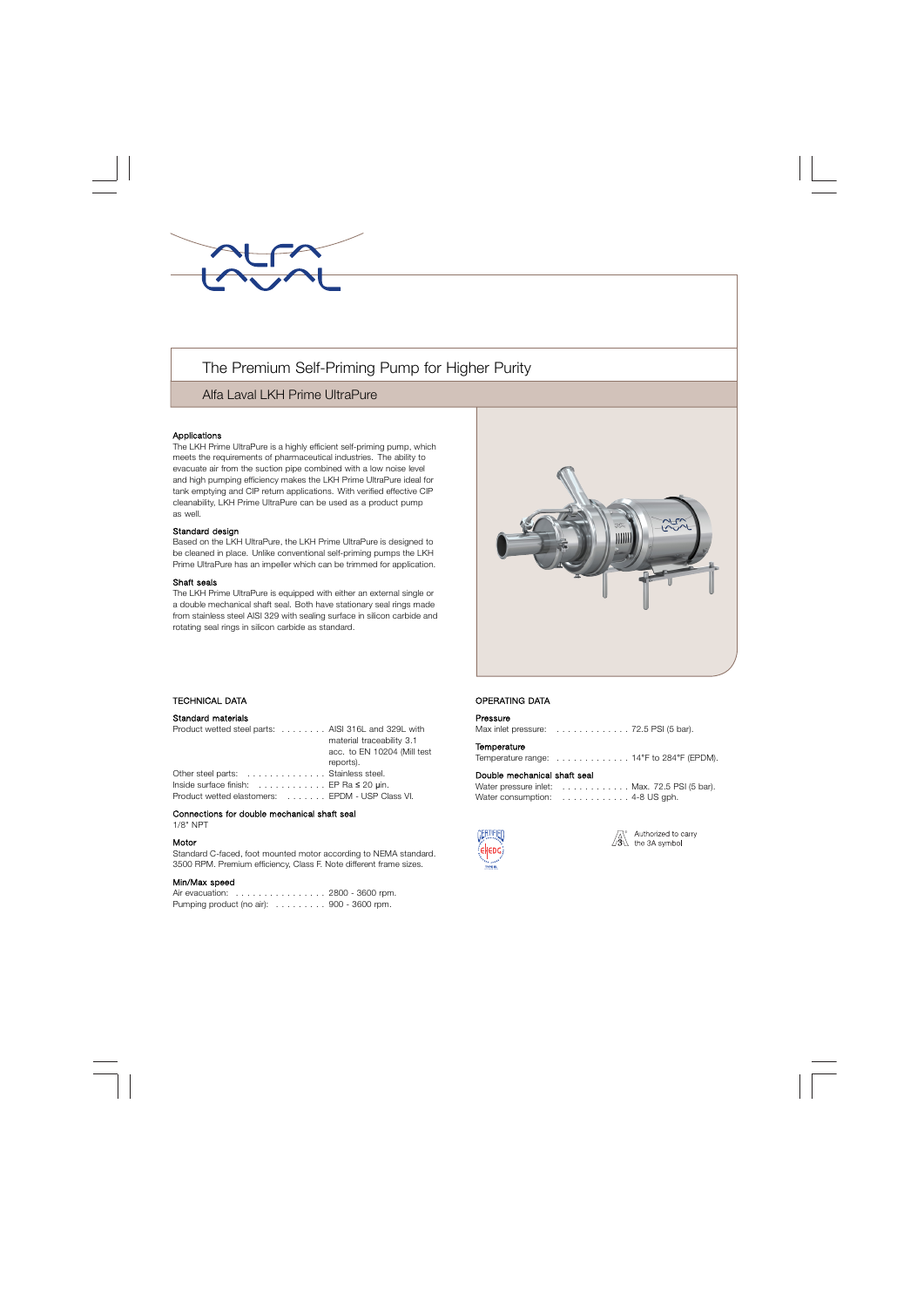#### Dimensions



#### Pump specific measures

| Pump Model     | LKH Prime UltraPure 20 |
|----------------|------------------------|
| $\overline{A}$ | 7.362                  |
| B              | 3.622                  |
| $\mathsf{C}$   | 9.764                  |
| D              | 9.961                  |
| E              | 11.024                 |
| P <sub>1</sub> | 4.764                  |
| P <sub>2</sub> | 3.268                  |
| T1             | 9.409                  |
| T <sub>2</sub> | 6.692                  |

## Motor specific measures

| Motor      |       |       |     | 182TC 184TC 213TC 215TC 254TC 256TC            |      |      |
|------------|-------|-------|-----|------------------------------------------------|------|------|
| Motor HP   | 3.O   | 5.0   | 7.5 | 10.0                                           | 15.0 | 20.0 |
| $F(max)^*$ | 9.094 | 9.094 |     | 9.843 9.843 10.866 10.866                      |      |      |
| G          | 4.488 |       |     | 4.488 5.394 5.394 6.772 6.772                  |      |      |
| Н          |       |       |     | 11.102 11.102 13.071 13.071 17.795 17.795      |      |      |
|            |       |       |     | 17.992  18.150  21.024  21.024  26.063  27.835 |      |      |

## Motor overview

| Pump Model  | LKH Prime UltraPure 20 |
|-------------|------------------------|
| Motor range | 182TC-256TC            |

Dimensional data are based on 2 pole, Sterling motors.

#### **Connections**

| Pump Model  |    | <b>LKH Prime UltraPure 20</b> |
|-------------|----|-------------------------------|
| TRI-Clamp   | M1 | 1.13"                         |
|             | M2 | 1.13"                         |
| J1 (Inlet)  |    | 2.50"                         |
| J2 (outlet) |    | 2 UU a                        |

#### Flow chart

Frequency: 60Hz - Speed (synchr): 3600 rpm H (ft)



## Options

A. Impeller with reduced diameter.

- B. Motor with increased safety/flame proof motor.
- C. Double mechanical shaft seal.
- D. Product wetted surface finish EP Ra ≤ 15 μin.
- E. Product wetted elastomers of Fluorinated rubber (FPM).
- F. No drain
- G. 0° outlet position

## Standard documentation package:

- 3.1 certificate according to EN10204.
- FDA certificate of conformity for product wetted elastomers.
- USP Class VI certificate of conformity, EPDM only.
- Pump performance test certificate.

#### **Ordering**

Please state the following when ordering:

- Pump size.
- Connections.
- Impeller diameter.
- Motor size.
- Voltage and frequency.
- Flow, pressure and temperature.
- Density and viscosity of the product.
- Options.